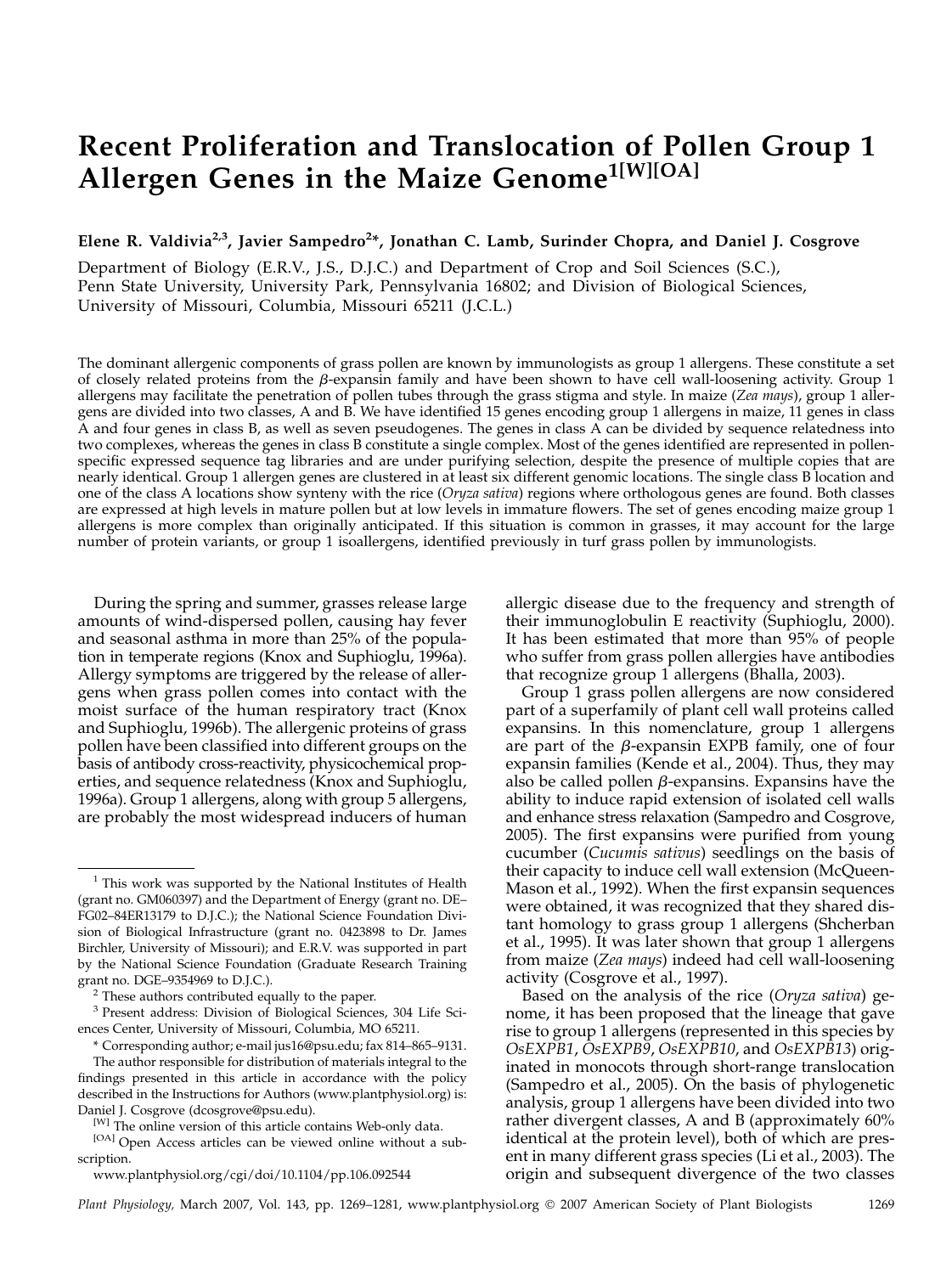has been linked in rice to an ancient whole-genome duplication event shared by most grasses and predating the divergence of rice and maize (Sampedro et al., 2005). Class A and class B allergens from maize have similar wall extension activity, showing clear specificity for grass cell walls (Li et al., 2003).

Expression of group 1 allergen genes in maize is predominantly restricted to pollen grains (Broadwater et al., 1993; Wu et al., 2001). Mature grass pollen contains high amounts of group 1 allergens and it has been suggested that the corresponding genes are probably expressed late in pollen development, coinciding with the accumulation of storage proteins and carbohydrates (Knox and Suphioglu, 1996b). However, in maize, transcripts for group 1 pollen allergens were detected in very low amounts in uninucleate microspores and subsequently increased greatly after the first pollen mitosis (Broadwater et al., 1993).

On the basis of its pattern of expression and its activity, it was proposed that grass group 1 pollen allergens loosen the walls of the stigma and style to help the elongating pollen tube reach the ovary (Cosgrove et al., 1997). Such a role could explain the unusual abundance, atypical pH optimum (5.5), and high solubility of group 1 allergens, as well as their tendency to cause cell wall breakage, characteristics not seen in expansins involved in other growth processes (Li et al., 2003). Based on the crystal structure of maize group 1 pollen allergens, it has been suggested that these proteins may act by detaching arabinoxylan chains from cellulose microfibrils (Yennawar et al., 2006).

The maize genome is the product of a polyploidization event that happened between 5 and 12 million years ago (Mya), shortly after the split from the sorghum lineage, and was followed by extensive diploidization (Swigonova et al., 2004). Since the duplication event, it has been estimated that at least 50% of duplicate genes have been lost, obscuring microsynteny in the process (Lai et al., 2004). The maize lineage diverged from rice, the only fully sequenced grass genome, about 50 Mya during the early history of the Poaceae family and, although extensive gene collinearity can still be detected, considerable chromosomal rearrangements appear to have taken place (Salse et al., 2004). The maize genome ( $n = 10$ ) contains around 2.4 Gbp, 6 times the size of rice, and at least 60% of the genome is composed of retrotransposons (Paterson et al., 2005). A number of sequencing projects, including sequencing of bacterial artificial chromosome (BAC) ends, methyl filtration, and high-Cot selection libraries, as well as selected entire BACs, in addition to more than one-quarter of a million cDNA sequences, have already provided good representation of maize gene content (Messing and Dooner, 2006). In parallel, a detailed physical map has been built and anchored to the genetic map (Gardiner et al., 2004). In its latest release, July 19, 2005, this map covers 91% of the genome in 721 contigs (http://www.genome.arizona. edu/fpc/maize/#top). The inbred line selected for genomic sequencing as well as the physical map is B73, which was developed by Iowa State University in 1972 (Troyer, 1999).

In this study, we combine the results of our own gene sequencing and localization with publicly available sequence data to construct a census of maize genes encoding group 1 allergens. Whereas all class B genes are highly similar, class A genes in maize can be classified into two differentiated complexes. We also show that maize pollen group 1 allergens are encoded by a large set of genes that has grown through extensive tandem duplication and transpositions throughout the genome.

# RESULTS

# Maize Contains a Large Number of Group 1 Allergen Genes

To elaborate a census of maize pollen  $\beta$ -expansin genes, we analyzed the genomic and cDNA sequences deposited in GenBank. Due to evidence of variation among cultivars, detailed analysis of maize cDNA sequences was limited to those from libraries obtained from inbred line B73 because they can be directly compared with the available genomic sequences. Also included in the analysis were two genomic sequences obtained by us in the course of this work (GenBank accession nos. DQ525684 and DQ525685). Because B73 is highly inbred and has an extremely low level of heterozygosity (Gethi et al., 2002), we took all confirmed sequence differences to represent separate genes. We ignored, however, all the sequence mismatches that could be explained by sequencing errors or amplification artifacts. With these considerations in mind, we were able to identify a total of 15 genes, 11 of which fall into class A and four into class B (Table I). All of the class B genes and nine of the class A genes are represented in pollen-specific expressed sequence tag (EST) collections. The assembled cDNA sequences cover the entire coding region for all the expressed genes and the same is true for all but one of the genomic sequences (EXPB10d). Taking into account that over 200 B73 cDNA sequences are group 1 allergen fragments and that 11 of the 13 expressed genes are also represented in genomic sequences, it is unlikely that many more highly expressed genes remain to be discovered. In addition to active or potentially active genes, we also found genomic sequences for seven pollen  $\beta$ -expansin pseudogenes; that is, genes whose coding region contains stop codons or frame-shifting insertions or deletions. The details of which sequences correspond to each of the genes or pseudogenes can be found in Supplemental Tables S1 to S3 and a detailed explanation of how they were grouped is presented in the Supplemental Text.

In a previous study, four maize pollen  $\beta$ -expansin genes were named on the basis of cDNA sequences (Li et al., 2003). Two of these sequences (class B genes EXPB1 and EXPB9) were obtained from inbred line Kentucky 21. The two other sequences (class A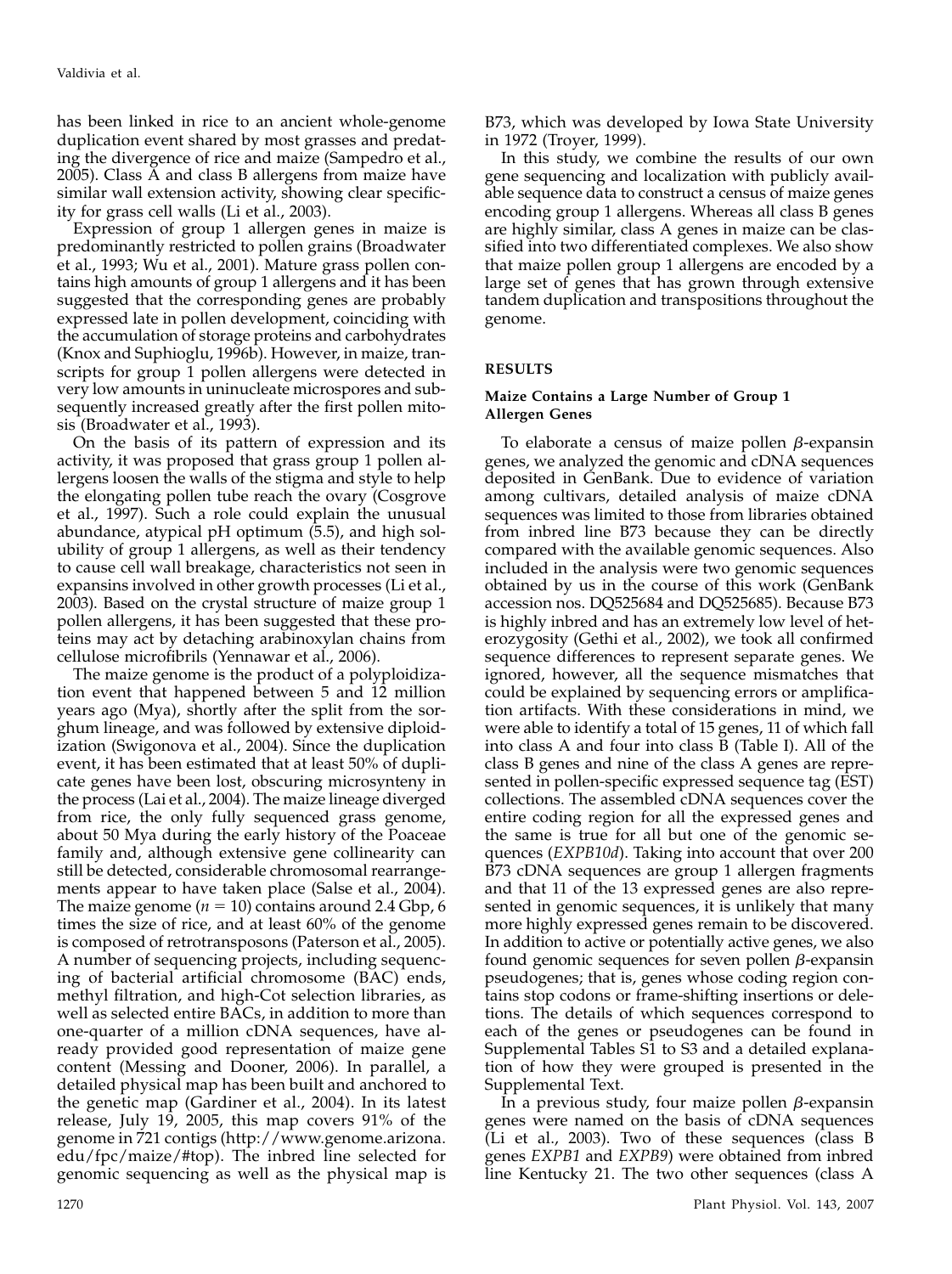|  |  |  |  | Table I. Group 1 allergen genes identified in the maize B73 cultivar |  |  |  |  |  |
|--|--|--|--|----------------------------------------------------------------------|--|--|--|--|--|
|--|--|--|--|----------------------------------------------------------------------|--|--|--|--|--|

For each gene, the availability of genomic sequence (asterisks indicate partial sequences), the number of diagnostic ESTs, and the chromosome location, when known, are indicated (see Fig. 3 for detailed localization).

| Complex | Gene                | Genome | <b>ESTs</b>    | Chromosome     |
|---------|---------------------|--------|----------------|----------------|
| Class A |                     |        |                |                |
| EXPB10  | FXPB10a             | Yes    | 5              | 9              |
|         | EXPB10b             |        | $\overline{2}$ |                |
|         | EXPB10c             | Yes    |                | 3              |
|         | EXPB10d             | Yes *  |                | 3              |
|         | ψEXPB10e            | Yes    |                | 9              |
| EXPB11  | EXPB11a             |        | 14             |                |
|         | FXPB11b             | Yes    | 11             | 5              |
|         | EXPB11c             | Yes    | 34             | 5              |
|         | EXPB11d             | Yes    | 6              | 5              |
|         | EXPB11e             | Yes    | 19             | 5              |
|         | EXPB11f             | Yes    | $\overline{2}$ |                |
|         | EXPB11g             | Yes    | 6              | 5              |
|         | ψEXPB11h            | Yes    |                | 5              |
|         | ψEXPB11i            | $Yes*$ |                | 5              |
|         | $\psi$ EXPB11j      | Yes*   |                | $\overline{2}$ |
|         | $\psi$ EXPB11 $k$   | Yes    |                |                |
|         | ψEXPB11l            | $Yes*$ |                |                |
| Class B |                     |        |                |                |
| EXPB1   | EXPB <sub>1</sub> a | Yes    | 10             | 9              |
|         | EXPB <sub>1</sub> b | Yes    | 15             | 9              |
|         | EXPB1c              | Yes    | 41             | 9              |
|         | EXPB9a              | Yes    | 9              | 9              |
|         | <i>⊎EXPB1d</i>      | Yes*   |                |                |

EXPB10 and EXPB11) were assemblies of ESTs from several cultivars. In this work, we have adopted a conservative gene-naming system due to the problems raised by differences between maize cultivars, evidence of gene conversion, and incompleteness of the maize genome sequence. In phylogenetic analyses, each of the genes we have identified in inbred line B73 can be confidently placed as a sister sequence to one of the four previously described genes, with the closest B73 genes showing from 0 to 3 nucleotide mismatches with these reference sequences in the coding region (see Supplemental Text). Consequently, we have decided to maintain the four existing names and consider them as lineages. To distinguish individual genes within each lineage, we added a letter to the name (e.g. EXPB10a) as we had previously done for two identical rice pollen  $\beta$ -expansin genes (OsEXPB1a and OsEXPB1b).

The sequence tables show that class A genes are very poorly represented in both high Cot and methyl filtration genomic libraries in comparison with class B genes (Supplemental Tables S1–S3). In the case of the high Cot libraries, which select for unique sequences, this difference could simply be due to the larger number of class A genes. The underrepresentation in methyl filtration libraries could indicate that the regions containing class A genes have high levels of methylation, but this possibility needs to be investigated further. The available genomic sequences also indicate that none of the maize class A genes contain

any introns, as had been previously found in rice. On the other hand, maize class B genes have the three introns ancestral to clade EXPB-I, referred to as A, B, and C (Sampedro et al., 2005). In the single class B gene known in rice (OsEXPB9), only introns A and C are present (Lee et al., 2001). The most parsimonious explanation for this pattern is that the ancestral pollen  $\beta$ -expansin contained A, B, and C introns, all of which were lost in the class A branch before the splitting of the rice and maize lineages. The loss of intron B in rice OsEXPB9 happened later, after this lineage had diverged from maize.

A phylogenetic analysis of all the full-length protein sequences of maize pollen  $\beta$ -expansin genes can be seen in Figure 1 (see Supplemental Fig. S1 for DNA trees and pseudogene phylogeny). Whereas all class B genes are very similar (97.7% or higher DNA identity), class A genes can be clearly separated into two distinct branches where the similarity between the genes in separate branches (85.3%–87.2% DNA identity) is considerably lower than that inside each branch (93.7% and 97.7%). The two branches correspond to the previously identified EXPB10 and EXPB11 genes. For this reason, we will refer to them in this work as the EXPB10 and EXPB11 gene complexes, whereas all class B genes can be considered members of the EXPB1 complex, as indicated by the shading in Figure 1. In addition to rice, we included in our analyses sorghum, a species closely related to maize that has a large number of pollen cDNA sequences available. There are more than 200 sorghum ESTs for pollen  $\beta$ -expansin genes in GenBank, thus providing a good sampling of the gene diversity in this species. The phylogenetic tree in Figure 1 includes all the sorghum full-length assemblies found in the PlantGDB database (Dong et al., 2005). It clearly suggests that the EXPB10 and EXPB11 complexes diverged very recently, sometime after the maize lineage had split from sorghum, around 12 Mya (Swigonova et al., 2004). The remaining partial sorghum sequences are very similar to the full-length assemblies (94% or more identity) and do not change this conclusion (see Supplemental Fig. S1 and Supplemental Text for details).

One of the most surprising results of the sequence analysis is the large number of nearly identical genes that seem to be under purifying selection (i.e. selection to preserve the protein sequence). This is particularly the case for the EXPB11 complex, where five genes (EXPB11a–EXPB11e) produce identical mature proteins and show only synonymous changes outside the signal peptide (Fig. 2A). A similar pattern of purifying selection is seen in the other complexes (Supplemental Figs. S2 and S3). The ratio of pairwise nonsynonymous to synonymous substitutions, excluding the signal peptide, ranges from 0 to 0.15 for class A genes and from 0 to 0.22 for class B genes (Supplemental Fig. S4). In addition to the large number of active genes, the presence of several pseudogenes in the EXPB11 complex is further evidence of the high rate of gene duplication in this lineage. All pseudogenes seem to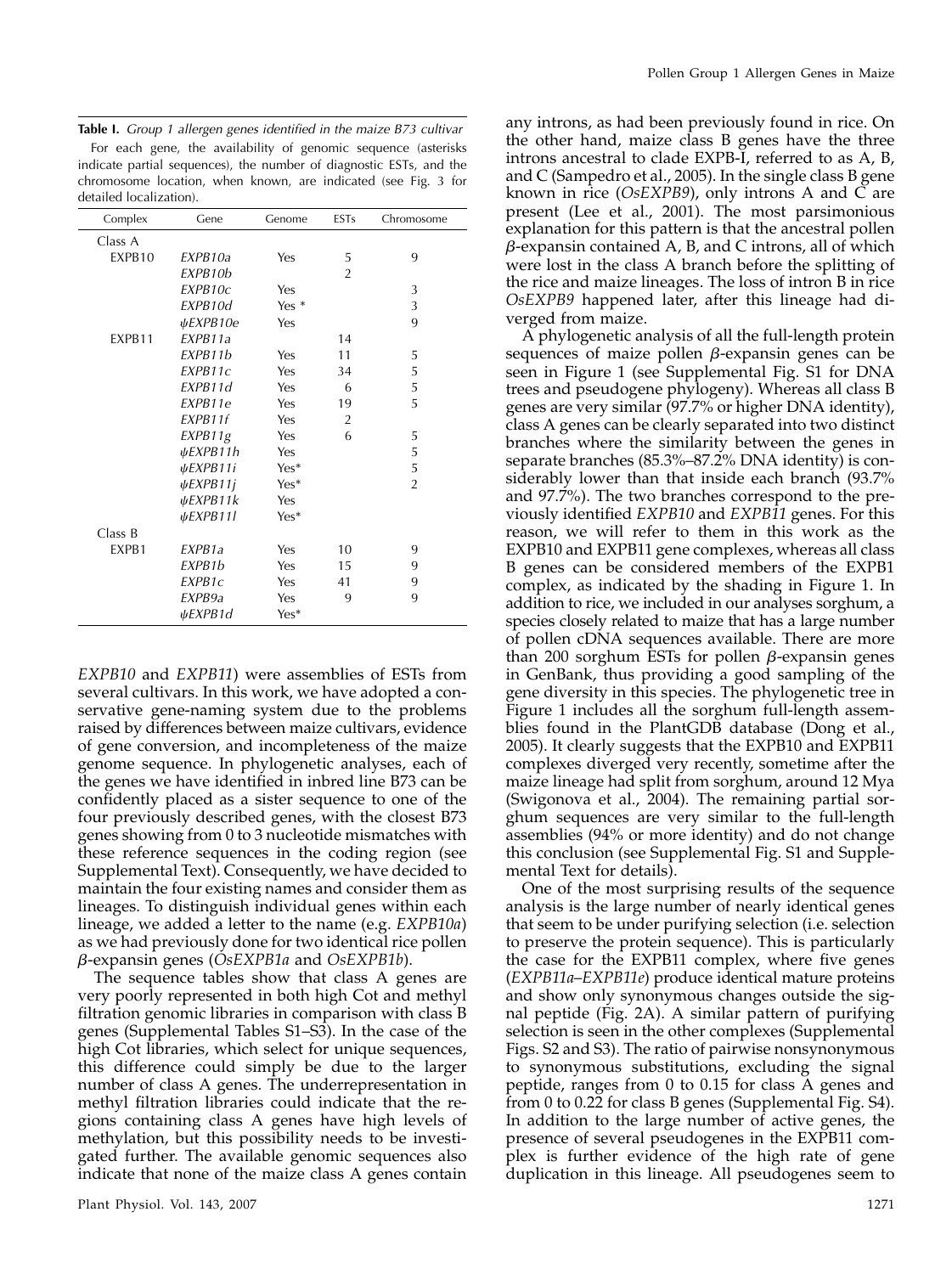Figure 1. Phylogeny of maize group 1 pollen allergens. The tree shown was obtained by neighbor joining, using the protein sequences, without their signal peptides, of all the full-length group 1 pollen allergens in maize, sorghum, and rice, as well as the two closest rice proteins as an outgroup. A maximumlikelihood tree was identical for all resolved nodes  $(bootstrap > 60$  for any method). Bootstrap values are given next to resolved nodes, first for neighbor joining, followed by maximum likelihood. For selected nodes, bootstrap values from the DNA tree in Supplemental Figure S1B are indicated in parenthesis. Sorghum sequences (Sb) are identified by numbers assigned by PlantGDB Sorghum\_bicolor EST assembly version 154a. Classes A and B are labeled at their base. Maize gene complexes are boxed in gray.



be fairly recent, showing 91.7% to 96.7% DNA identity with expressed genes. The oldest pollen  $\beta$ -expansin pseudogene seems to be  $\psi$ EXPB10e, with 82.6% identity and a large portion of the sequence deleted. In addition to premature stop codons and/or frameshifting insertions or deletions, most pseudogenes show evidence of relaxed selection (Supplemental Fig. S4).

Another important result of the sequence analysis is evidence of a gene conversion event in the case of EXPB1c. An interlocus conversion happens when the sequence of one gene, or part of it, is substituted for that of another related gene. In this case, the conversion tract in EXPB1c encompasses between 504 and 767 nucleotides and covers most of the coding sequence. This region is now identical to both EXPB1a and EXPB1b, the likely donor genes, whereas both the  $5'$  and  $3'$  ends show numerous mismatches (Supplemental Fig. S3). An analysis using GENECONV (Padidam et al., 1999) strongly suggests that this pattern could be a product of gene conversion (P value  $=$  $1.4 \times 10^{-4}$ ). Even more revealing is the presence in inbred line W23 of what appears to be an unconverted version of EXPB1c, with 11 mismatches in the putative conversion tract (Supplemental Fig. S3B). No conversion events could be detected in the other complexes.

#### Genomic Localization of EXPB10 Genes

Information regarding the localization of the different pollen  $\beta$ -expansin genes in the maize genome was obtained from three sources: database sequences, BAC library screening, and fluorescence in situ hybridization (FISH). The results are presented in Table I and Figure 3. Both the sequenced BACs and many of the BACs whose ends contain full or partial pollen

that covers most of the maize genome. This information is detailed in Supplemental Tables S1 to S3. In the case of EXPB10 genes, a BAC that contains EXPB10a has been localized to the long arm of chromosome 9 (9 L), whereas  $\psi$ EXPB10e can be found in three overlapping BACs located in the same region, but at a considerable distance (Fig. 3E). Finally, EXPB10c has recently being sequenced from BAC c0129O19 in chromosome 3 (see below). As part of the maize-mapping project, BAC libraries

 $\beta$ -expansin genes are included in the physical map

were hybridized with a large number of short probes derived from ESTs (Gardiner et al., 2004). Among the probes selected were three derived from the cDNA sequences of EXPB1 (PCO124530), EXPB10 (PCO110981), and EXPB11 (PCO068046). We ordered a number of BAC clones that reportedly hybridized to these probes and screened them by PCR and Southern blots. A large number of them turned out to be false positives (Supplemental Table S4). On the other hand, four overlapping BACs were found to contain two genes from the EXPB10 complex, which we then proceeded to sequence (Fig. 2C). One of them,  $EXPB10d$ , is not represented in the databases by any other sequences. As for EXPB10c, we sequenced it in BAC c0154E21, and an identical sequence has recently been obtained from BAC c0129O19, confirming our hypothesis (Fig. 2C). These BACs have been mapped to 3S, the short arm of chromosome 3 (Fig. 3E). Finally, when FISH was performed using an EXPB10 probe, signals were observed on chromosomes 3 S, 5 L, and 9 L, although the signal on 9 L was very faint (Fig. 3C). The signals on 9 L and 3 S confirm the previous results, whereas the signal in chromosome 5 could indicate the location of EXPB10b or of other as yet unidentified genes belonging to the EXPB10 complex.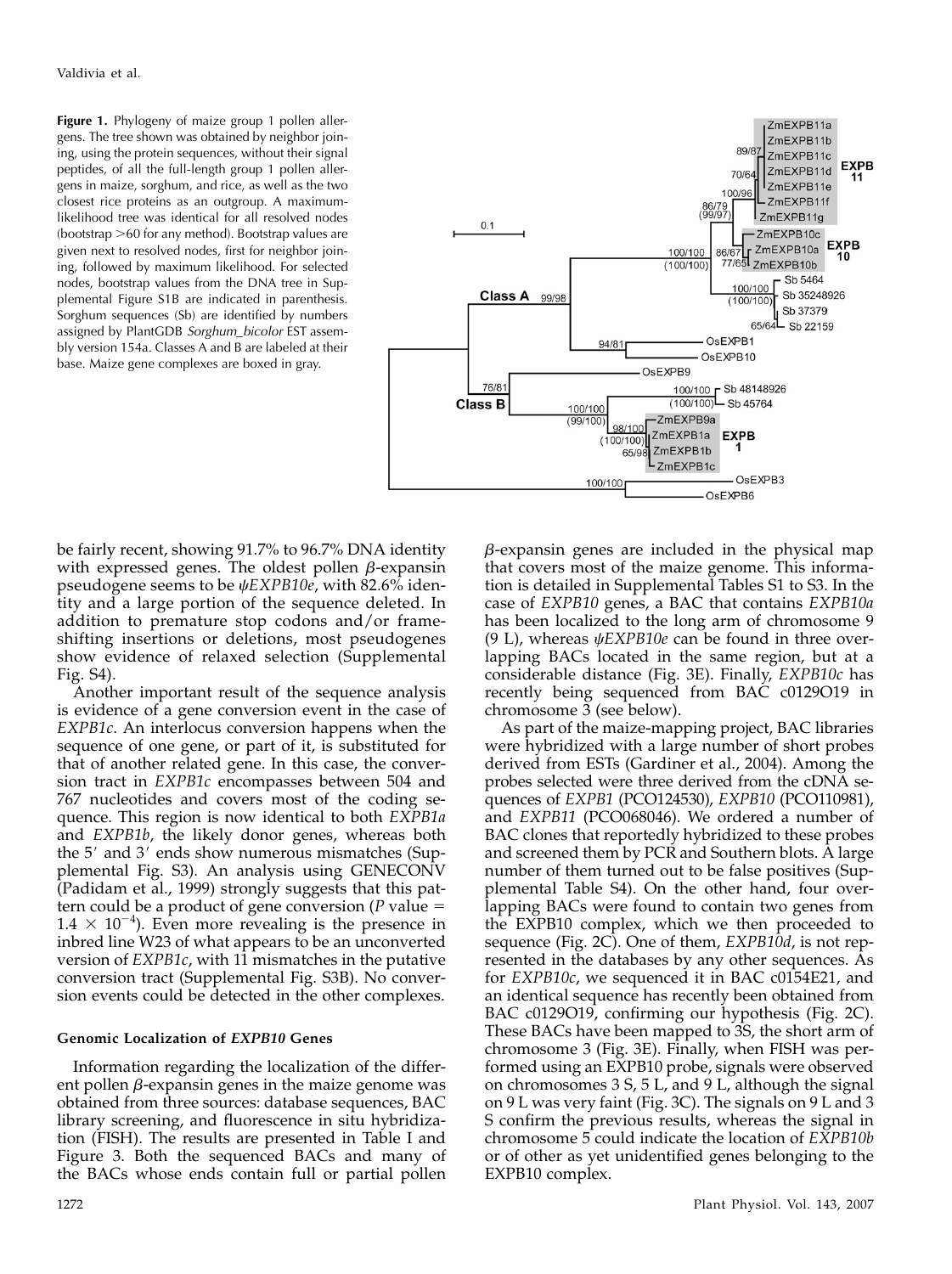

Figure 2. Sequence analysis and cluster arrangements. A, Mismatches between the different maize genes in the EXPB11 complex. Dots represent identical nucleotides. Nonsynonymous changes are underlined in black. The region that codes for the signal peptide region is boxed in gray. B, Annotation of two fragments from BAC c0329D10. Pollen  $\beta$ -expansin genes are shown in black, a retrotransposon in white. C, Southern blot of four BAC clones, where two EXPB10 genes were located. Clones were digested with HindIII and PstI. Blots were hybridized with class A-specific probes (Table II). The four BAC clones overlap as shown in the drawing to the right, where gray circles stand for EXPB10 genes. The identity of the genes was confirmed through sequencing. D, Southern blot of BAC b0116D07, digested with HindIII, XbaI, and Sacl. Blots were hybridized with class B-specific probes. E, Southern blot of two BAC clones that overlap with each other and with BAC c0329D10, shown in B. Clones were digested with HindIII and PstI. Blots were hybridized with class A-specific probes (Table II).

Automated analysis of maize-rice synteny, based on BAC ends and probe hybridization data (Soderlund et al., 2006), detected extensive conservation of gene order between maize chromosome 9 and rice chromosome 3, suggesting that the location of  $\psi$ EXPB10e could be orthologous to that of the single cluster of class A genes in rice. The region surrounding  $\psi$ EXPB10e has recently been sequenced, which allowed us to analyze in detail the conservation of microsynteny (Fig. 4A). We found that the order and orientation of the genes in this small region have been perfectly preserved since the separation of the maize and rice lineages. The main differences are the proliferation of class A genes in the rice lineage and the distribution of the maize genes over a much larger span than their

Plant Physiol. Vol. 143, 2007 1273

rice counterparts. As for the other EXPB10 genes, the genomic location of EXPB10a seems to be orthologous to a region in rice chromosome 3 hundreds of genes away from the class A genes, whereas the location of EXPB10c and EXPB10d on 3 S appears to be orthologous to rice chromosome 1, where no class A genes are found (see Supplemental Text for details). Both locations are therefore likely to be products of independent transposition events. This is indicated by the use of white triangles in Figure 3E.

## Genomic Localization of EXPB11 Genes

In the case of the EXPB11 gene complex, five active genes and two pseudogenes are located in close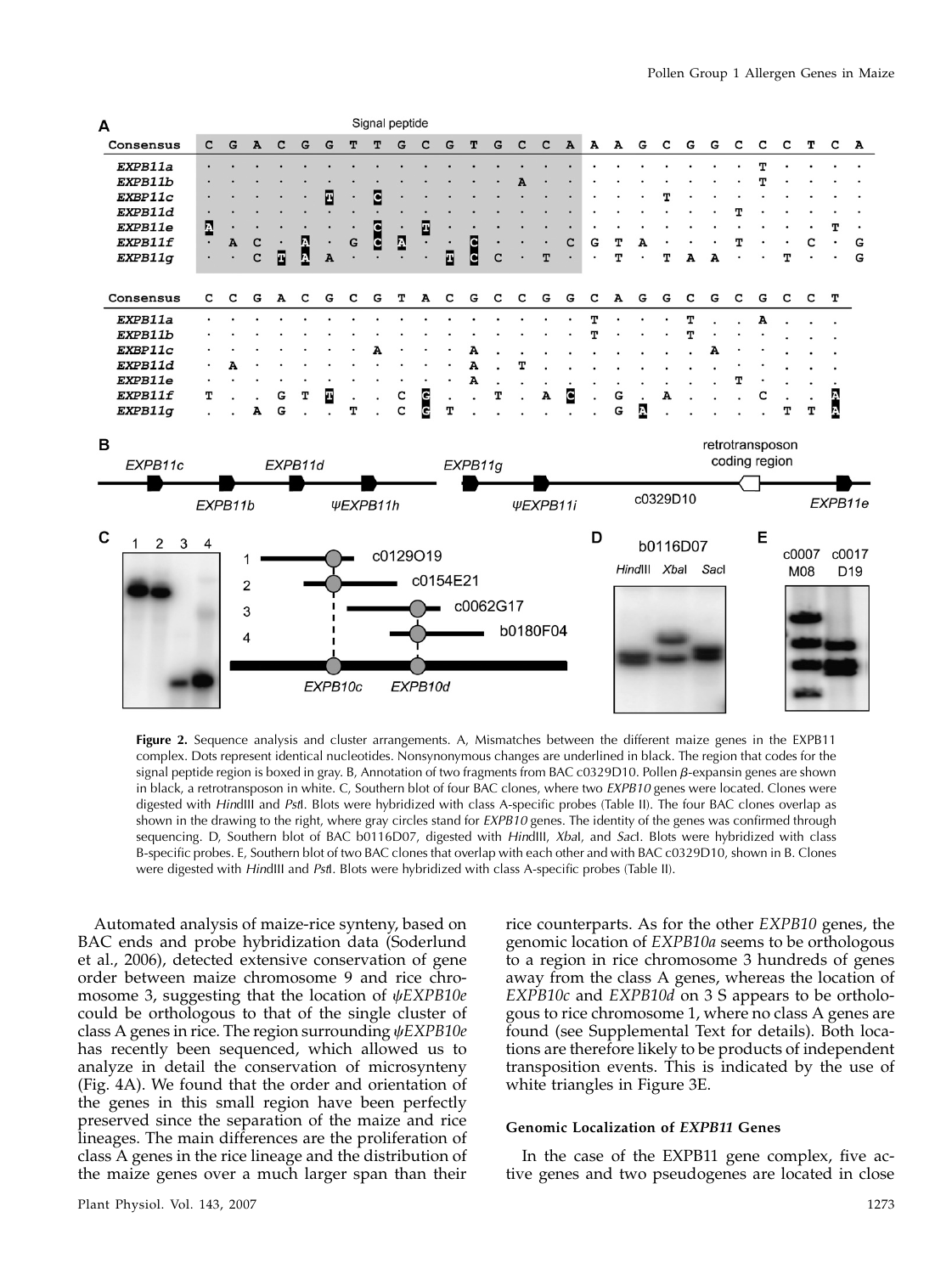

Figure 3. Localization of expansin gene clusters on maize chromosomes. Chromosome spreads from the B73 inbred line were hybridized with probes specific to EXPB1b (A), EXPB9 (B), EXPB10 (C), and EXPB11 (D). The expansin probes (red) were hybridized simultaneously with a cocktail of probes that allows each chromosome to be identified in this inbred line and counterstained with DAPI (blue). The cocktail contains CentC (green), TAG microsatellite clone 1-26-2 (green), and the 180-bp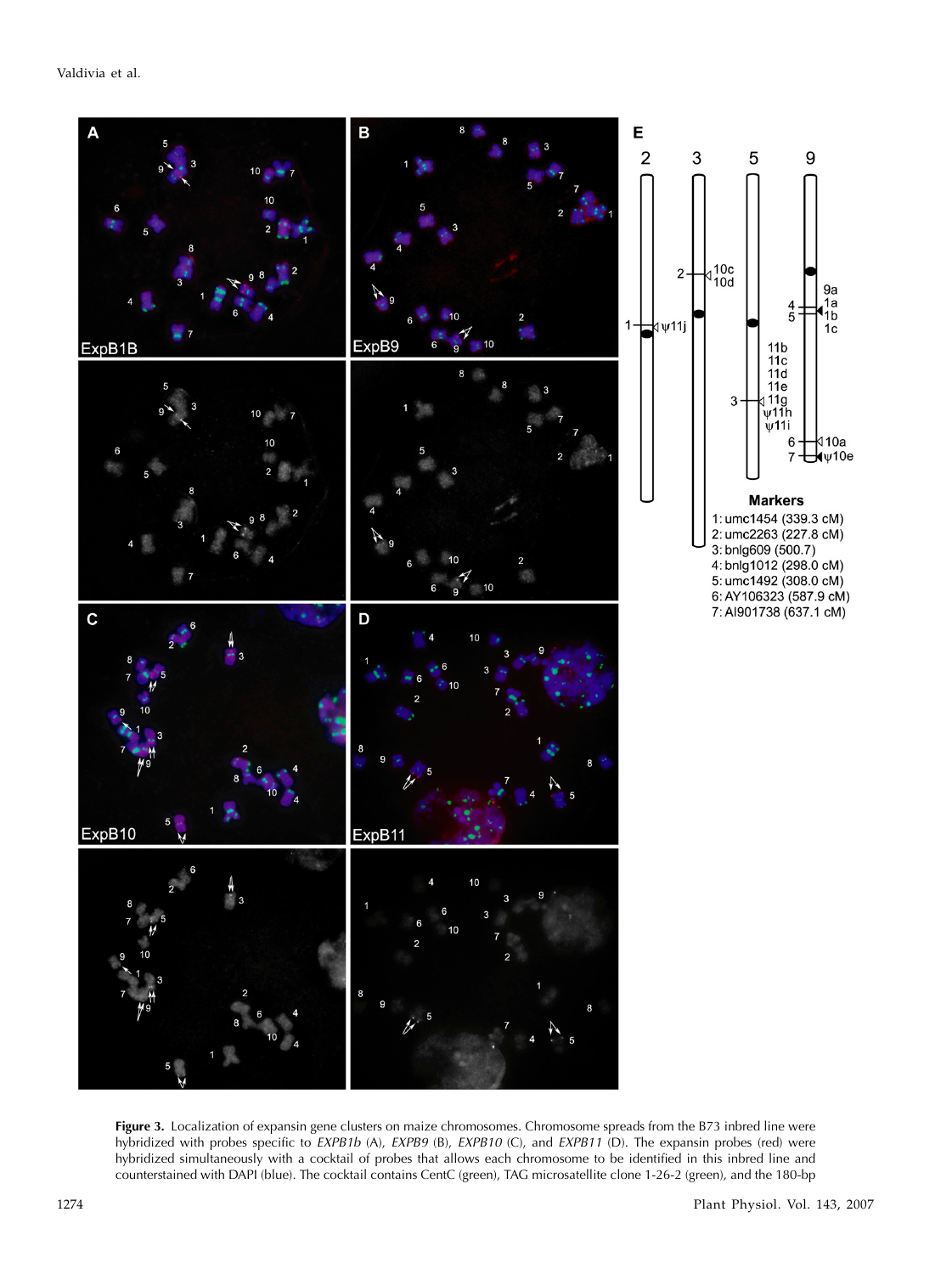

Figure 4. Synteny between maize group 1 allergen locations in rice and maize. A, Microsynteny of class A group 1 allergen genes (hatched arrows) and surrounding genes (white). Rice genes are identified by The Institute for Genomic Research annotation number. Putatively orthologous genes, as indicated by BLAST searches, are connected by gray lines. The third line shows the location of maize BACs b141J22 and c0314A21 in reference to selected markers (vertical lines), as well as that of a second BAC, where another maize EXPB10 gene was found. B, Synteny of class B gene locations. Hatched boxes are BAC clones that contain complex EXPB1 genes; white boxes are BACs whose end sequences include gene fragments putatively orthologous to connected rice genes.

proximity in BAC c0329D10, which has been partially sequenced (Fig. 2B). This BAC has been mapped to chromosome 5 (Fig. 3E). During the BAC library screening, we also detected this same group of genes through Southern hybridization in a series of BACs that overlap each other and also BAC c0329D10 (Fig. 2E). This result was further confirmed by FISH hybridization with an EXPB11 probe, which only produced a signal on the long arm of chromosome 5 (Fig. 3D). This location is orthologous to rice chromosome 2 and thus appears to represent another case of translocation.

An end sequence for BAC b0259K07, mapped to chromosome 2, is the only evidence for  $\psi$ EXPB11*j*. On the other hand, this sequence is almost identical (576 of 581 bp) to  $\psi$ EXPB11*i*, one of the pseudogenes in the aforementioned chromosome 5 BAC. The current limit of reliable detection using FISH is approximately 3 kb

(Kato et al., 2006; Wang et al., 2006) and a single copy of an EXPB11 pseudogene located on 2 S would not be detected. It is also possible that the position of this BAC was misassigned. At least two more EXPB11 genes and two other pseudogenes have not yet been localized. It is possible that they are also part of the cluster of EXPB11 genes in 5 L because the sequencing of c0329D10 is incomplete and that of surrounding BACs has not started.

## Genomic Localization of EXPB1 Genes

Two genes in this complex that have been mapped through genomic sequencing, EXPB9a through the end sequence of BAC b413H10 and EXPB1c in BAC c0454G13, are both located in close proximity on chromosome 9 (Figs. 3E and 4A). As part of the BAC library screening, we detected the presence of two other genes from this complex in BAC b0116D07 (Fig. 2D). Direct sequencing of this BAC, which is also located in the same region of chromosome 9, resulted in a hybrid sequence with double peaks where EXPB1a and EXPB1b have mismatches, indicating that all four known class A genes are located in the same genomic region (Fig. 4B).

In the FISH experiments, probes against both EXPB1a and EXPB1c genes produced similar results, hybridizing to the long arm of chromosome 9 (Fig. 3A). The same result was obtained with a probe designed against EXPB9a (Fig. 3B). This information confirms that all of the class B genes in maize are likely located in a single cluster in chromosome 9, although distributed over a considerable distance. In the case of class B genes, automated synteny analysis shows that the region of chromosome 9 where maize EXPB1 genes are located is orthologous to the section of rice chromosome 10 that contains OsEXPB9, the single class B gene in this species. However, there is not yet enough information to determine how well microsynteny is conserved (Fig. 4B).

#### Analysis of Group 1 Allergen Expression

Using real-time PCR, we studied the expression of the three complexes of group 1 allergen genes both in immature tassel flowers (approximately 10 and 12 d before anthesis) and mature pollen (Fig. 5). Expression of the three gene complexes in immature flowers was very low, with only slight differences between the samples collected 10 and 12 d before anthesis, which correspond to the late uninucleate microspore stage (Mascarenhas, 1989). In contrast, in mature pollen, the levels of expression are approximately  $10^6$ -fold higher,

Figure 3. (Continued.)

knob probe (blue). Gray values of the EXPB probe signals are displayed below the merged (RGB) image. Arrows indicate sites of hybridization to the EXPB probes. E, Maize chromosomes that contain group 1 allergen genes are represented to scale proportional to genetic distance. Black triangles indicate ancestral gene locations showing microsynteny with rice group 1 allergens (see Fig. 4); white triangles are for locations where group 1 allergen genes have been translocated; black circles indicate centromeres. The closest markers to each location are shown.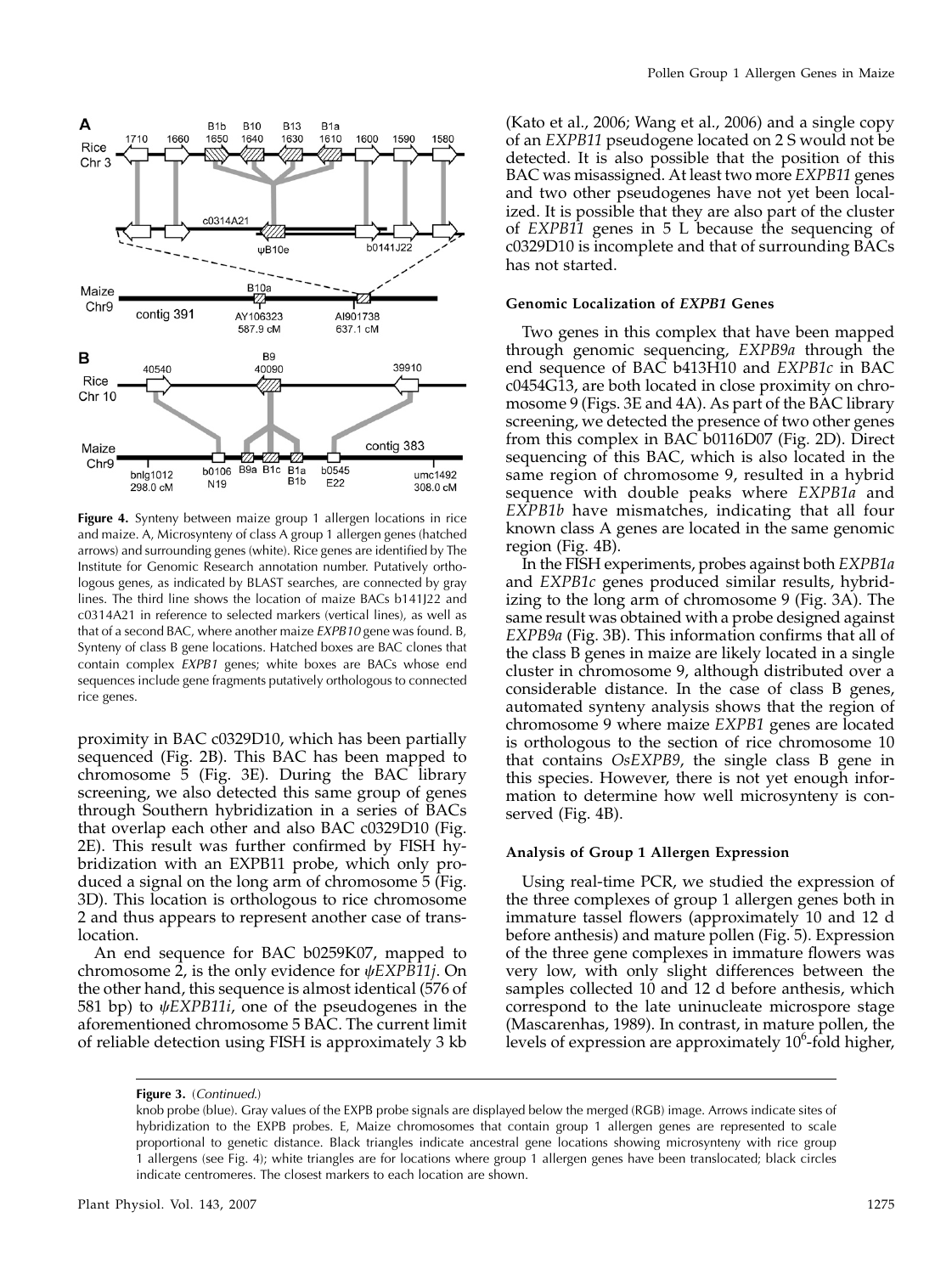

Figure 5. Expression levels of the three complexes of maize group 1 allergen genes relative to GADPH. RNA was extracted from two sibling plants at three developmental stages: immature tassel flowers at 12 and 10 d before anthesis (DBA) and mature pollen. For flower samples, two independent RNA extractions were obtained from each plant. Means and SDs of three amplifications (six in the case of flower samples) are shown.

indicating that these genes are only activated in full during the last phase of pollen development. A previous study had already found, using an EXPB9 probe, weak expression of maize group 1 allergen genes before the first pollen mitosis, at the uninucleate microspore stage, followed by much stronger expression at later stages (Broadwater et al., 1993). We have shown that the same pattern seems to apply to both class A and class B and to all three maize gene complexes. These results are consistent with the existing hypothesis that the main function of group 1 allergens is to aid in the penetration and growth of the pollen tube through the maternal tissue (Cosgrove et al., 1997; Li et al., 2003). However, the expression of these genes in immature pollen suggests that they could also play a role in pollen development. As for the relative levels of expression of the three complexes, the number of ESTs deposited in databases suggests that they may be considerably lower in the case of EXPB10 (Table I). Although affected by amplification efficiency, the level of expression we detected in mature pollen for the EXPB10 complex was 4.3 and 8.2 times lower than those of EXPB11 and EXPB1, respectively (Fig. 5).

## Conserved Elements in Group 1 Allergen Promoters

The availability of genomic sequences from two highly divergent grasses offers the opportunity of identifying conserved motifs in the upstream sequences of rice and maize pollen  $\beta$ -expansins. It has been shown that this region is sufficient to determine pollen-specific expression in one of the rice allergens (Xu et al., 1999). We were able to analyze the promoter sequence of all four maize class B genes, as well as seven class A genes (two EXPB10s and five EXPB11s), and compared them with their rice orthologs. All these genes are expressed in pollen, with the possible exception of EXPB10c, which has not yet been detected in any EST libraries. Because the genes share a common ancestor, one could also expect them to share some cisregulatory sequences. We searched for potential regulatory elements of at least 8 bp, conserved in similar positions in rice and maize genes, using FootPrinter (Blanchette and Tompa, 2003). Promoter sequences

| <b>Table II.</b> Sequence of primers and probes used in this work |                                                |                                   |                          |                    |  |  |  |  |
|-------------------------------------------------------------------|------------------------------------------------|-----------------------------------|--------------------------|--------------------|--|--|--|--|
| Specificity                                                       | Primer 1                                       | Primer 2                          | Probe                    | Template           |  |  |  |  |
| <b>BAC Screening Primers</b>                                      |                                                |                                   |                          |                    |  |  |  |  |
| Class A                                                           | CGGGCATCATTGACATG                              | <b>GGATGACATCGTCGTAGACG</b>       |                          |                    |  |  |  |  |
| Class B                                                           | <b>GGGCAGAAGATCGTGTTCC</b>                     | <b>GTGTAGACGGCATCGGGTC</b>        |                          |                    |  |  |  |  |
| FXPB <sub>10</sub>                                                | Complex GGTCACCTTCCACTTGG                      | <b>GGCAGTGTTGGGCTTC</b>           |                          |                    |  |  |  |  |
| FXPB11                                                            | Complex GCTGACAATACTTTAAGCCG                   | <b>GACAACACAACATTCATGG</b>        |                          |                    |  |  |  |  |
| <b>BAC Screening Probes</b>                                       |                                                |                                   |                          |                    |  |  |  |  |
| Class A                                                           | CGTGTCGGAGCCCTTCTC                             | GCGCAAGGCGGGC                     |                          |                    |  |  |  |  |
| Class B                                                           | <b>GACAAGCTTCGCCACTGC</b>                      | <b>CTCCAGTTCGCCGGG</b>            |                          |                    |  |  |  |  |
| Quantitative RT-PCR                                               |                                                |                                   |                          |                    |  |  |  |  |
|                                                                   | Complex TCGGCTCCCTGGCAAAG                      | TCGCACCCTTCTGAACTCG               | CGCCACTGCGGCATCATGGAC    |                    |  |  |  |  |
| <b>FXPB1</b>                                                      |                                                |                                   |                          |                    |  |  |  |  |
| FXPB10                                                            | Complex GGTGTGGTCCTCCCAAGGTT                   | <b>GGCATCTAGCCAATCACTACCAT</b>    | CCCCGGGTAAGAACATCACAGCCA |                    |  |  |  |  |
| Complex                                                           | TGCGATAAGCCTGTGGAGTG                           | <b>GGCTCATAGTTCATGTCCGTGA</b>     | CGGCAAGCCCGTGGTGGTG      |                    |  |  |  |  |
| FXPB11                                                            |                                                |                                   |                          |                    |  |  |  |  |
| <b>GADPH</b>                                                      | <b>TGACAGCAGGTCGAGCATCT</b>                    | <b>TTGACGAAGTGGTCGTTCAGAG</b>     | CGACGCCAAGGCCGGGATC      |                    |  |  |  |  |
| <b>FISH Probes</b>                                                |                                                |                                   |                          |                    |  |  |  |  |
| <b>FXPB1A</b>                                                     | <b>CTATCGCTCCCTACCACTTCGA</b>                  | <b>GCATACATGATTAGAATTGCCTCCTA</b> |                          | EXPB <sub>1a</sub> |  |  |  |  |
| <b>FXPB1B</b>                                                     | <b>CTATCGCTCCCTACCACTTCGA</b>                  | CACTCTTTGGAATTCGATCATGAA          |                          | EXPB1c             |  |  |  |  |
| EXPB9                                                             | <b>CTATCGCTCCCTACCACTTCGA</b>                  | AACATTAGTCCCTAGAAACCAAACACC       |                          | EXPB9a             |  |  |  |  |
| FXPB10                                                            | GCCCGTGGTGGTATACATTACAGAC CCTCCTCTTCAACGCGTTCC |                                   |                          | FXPB10a            |  |  |  |  |
| EXPB11                                                            | CGGGCATCATCGACATG                              | <b>GCGGTAGACCTCCTTCC</b>          |                          | EXPB11a            |  |  |  |  |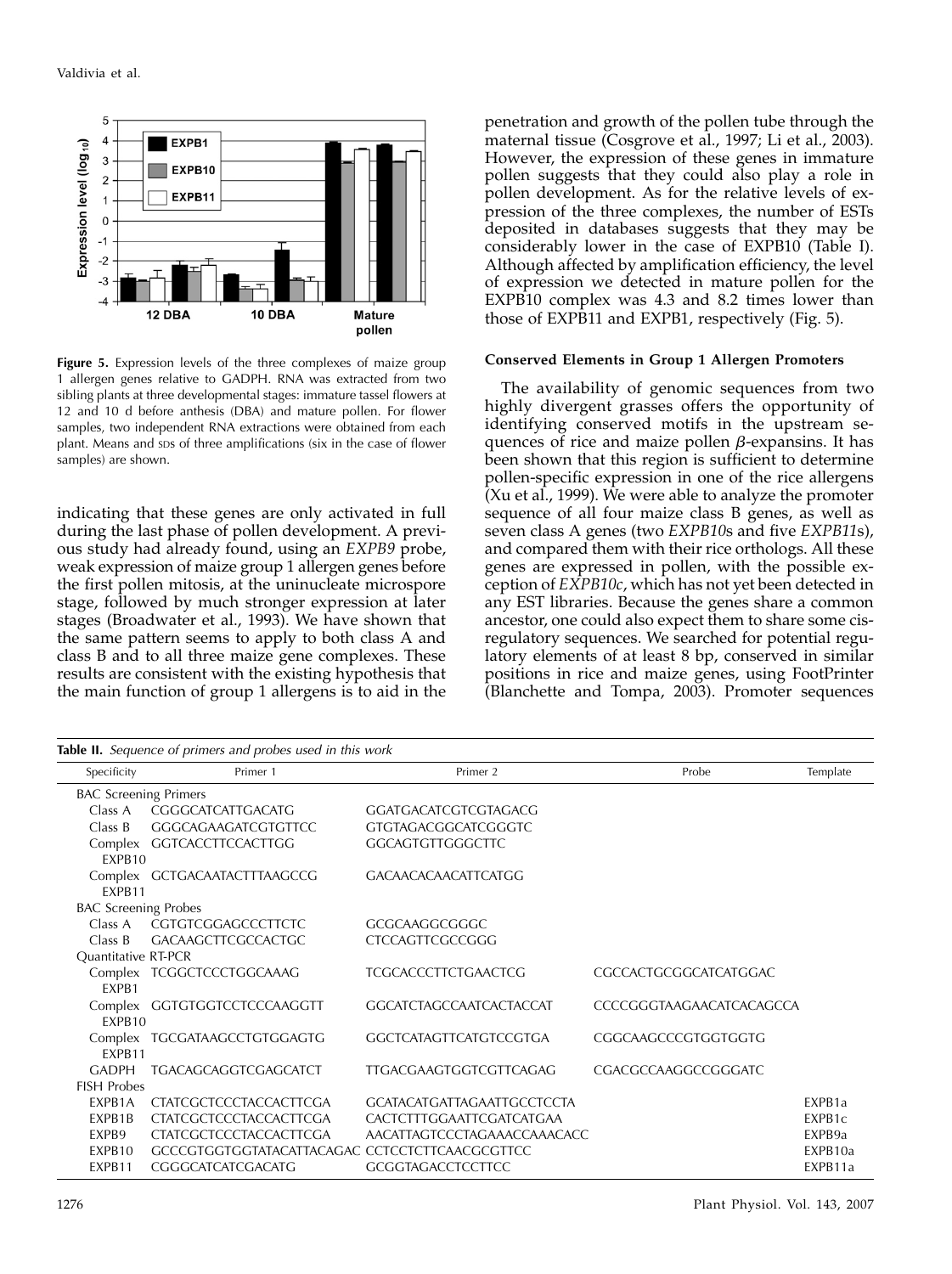evolve at a very fast rate so that the probability of a motif of this size being conserved by chance between these two species is less than 0.001 (Kaplinsky et al., 2002).

With the exception of  $ZmEXPB9$ , for which we only have a short upstream fragment, all the analyzed rice and maize upstream sequences include one or two RY repeats (CATGCATG), perfectly conserved in most cases (Supplemental Fig. S4). This element is bound by the B3 domain of several transcription factors involved in seed maturation (Reidt et al., 2000; Braybrook et al., 2006). It is possible that a related transcription factor is active in grass pollen and involved in the transcriptional control of pollen  $\beta$ -expansins. Our results also suggest that the conservation of regulatory sequences between species is more extensive for class B genes, with at least four 8-bp motifs conserved in the same order and orientation than for class A, where we could only detect conservation of the RY repeats (Supplemental Fig. S5). Due to their recent divergence, the motifs shared by maize EXPB10 and EXPB11 genes may have little functional significance.

# DISCUSSION

It has long been known that in some grass species, group 1 pollen allergens consist of many protein variants with small differences in pI and molecular size (Petersen et al., 1993). Whether this isoform diversity is due to multiple genes or variations in posttranslational modifications cannot be resolved without identifying the corresponding genes. The cloning of cDNA sequences encoding group 1 allergens from grass pollen began in the early 1990s (Perez et al., 1990; Broadwater et al., 1993; Xu et al., 1995), but gave few hints of the large genetic complexity we have discovered in maize. On the other hand, N-terminal sequencing of timothy grass group 1 allergens showed the existence of at least four slightly different protein sequences, all of which appear to belong to class A (Petersen et al., 1993). A previous study in maize identified only two class A and two class B genes (Li et al., 2003) and the recent sequencing of the rice genome revealed that this species had a single class B gene and also a tandem of three genes and one pseudogene belonging to class A (Sampedro et al., 2006). In contrast to these numbers, this work reveals the presence of at least 15 group 1 allergen genes in maize, at least 13 of which are simultaneously expressed in mature pollen (Table I). From the limited evidence we have collected for sorghum and the results of immunological studies, it would not be surprising to also find large numbers of group 1 allergen genes in other grass species. These results have implications for our understanding of the function and evolution of group 1 allergens. Additionally, they need to be taken into account, for example, in attempts to silence the expression of these genes, as was done for the group 5 allergens (Bhalla et al., 1999).

## Genomic Localization

We have shown that class B genes are still found in regions of collinear gene order in rice and maize (Fig. 4). For class A genes, on the other hand, we have detected four translocation events from an ancestral location now occupied by  $\psi$ EXPB10e (Fig. 3). However, the fact that this pseudogene can be confidently placed in the EXPB10 complex (Supplemental Fig. S1A) indicates that the oldest of these translocation events (barring long-distance gene conversion) did not happen before the divergence of the EXPB10 and EXPB11 complexes. Our phylogenetic analysis shows that this divergence is more recent than the split of maize from sorghum (Fig. 1). It is thus likely that class A genes in the last ancestor of these two species were found in their ancestral location, which has also been conserved in the rice lineage (Fig. 4).

The last common ancestor of rice and maize is also an ancestor to all but a few basal grasses (Kellogg, 2001). In particular, it is also the ancestor of turf grasses, such as Lolium perenne, Poa pratensis, Phleum pratense, and Cynodon dactylon, whose pollen is most frequently responsible for human allergic disease. The evidence that class A and class B gene locations have been preserved in the maize and rice lineages for most of their history suggests a strategy for isolating orthologous genes in turf grasses and other species by positional cloning because there are already detailed comparative genetic maps that cover many grass groups (Devos, 2005). It should also be noted that the translocation events we have detected in maize appear to be quite exceptional in the expansin superfamily at large. In the rice lineage, since its divergence from Arabidopsis (Arabidopsis thaliana), we only found six possible cases of translocation out of a total of 58 genes (Sampedro et al., 2005).

There is no evidence that the recent polyploidization of maize had any effect on the proliferation and diversification of pollen  $\beta$ -expansins. We found only one location for class B genes and none of the class A locations appear to be part of recently duplicated segments because they are orthologous to different regions of the rice genome. The ancestral class A location in chromosome 9 is part of a large region duplicated in chromosome 1. This section of chromosome 1 has been fully sequenced and does not contain any pollen  $\beta$ -expansins (Bruggmann et al., 2006). On the other hand, the timing of the divergence of the EXPB10 and EXPB11 complexes, shortly after the split of maize and sorghum, is probably compatible with the polyploidy event, but this possibility would require further translocations of EXPB11 genes (Swigonova et al., 2004).

## Selection for Intron Size and GC Content of Pollen  $\beta$ -Expansins

Pollen  $\beta$ -expansin genes in maize are expressed at high levels, representing 4% of the protein solubilized from mature pollen (Li et al., 2003). Like all genes expressed in the haploid phase, they are expected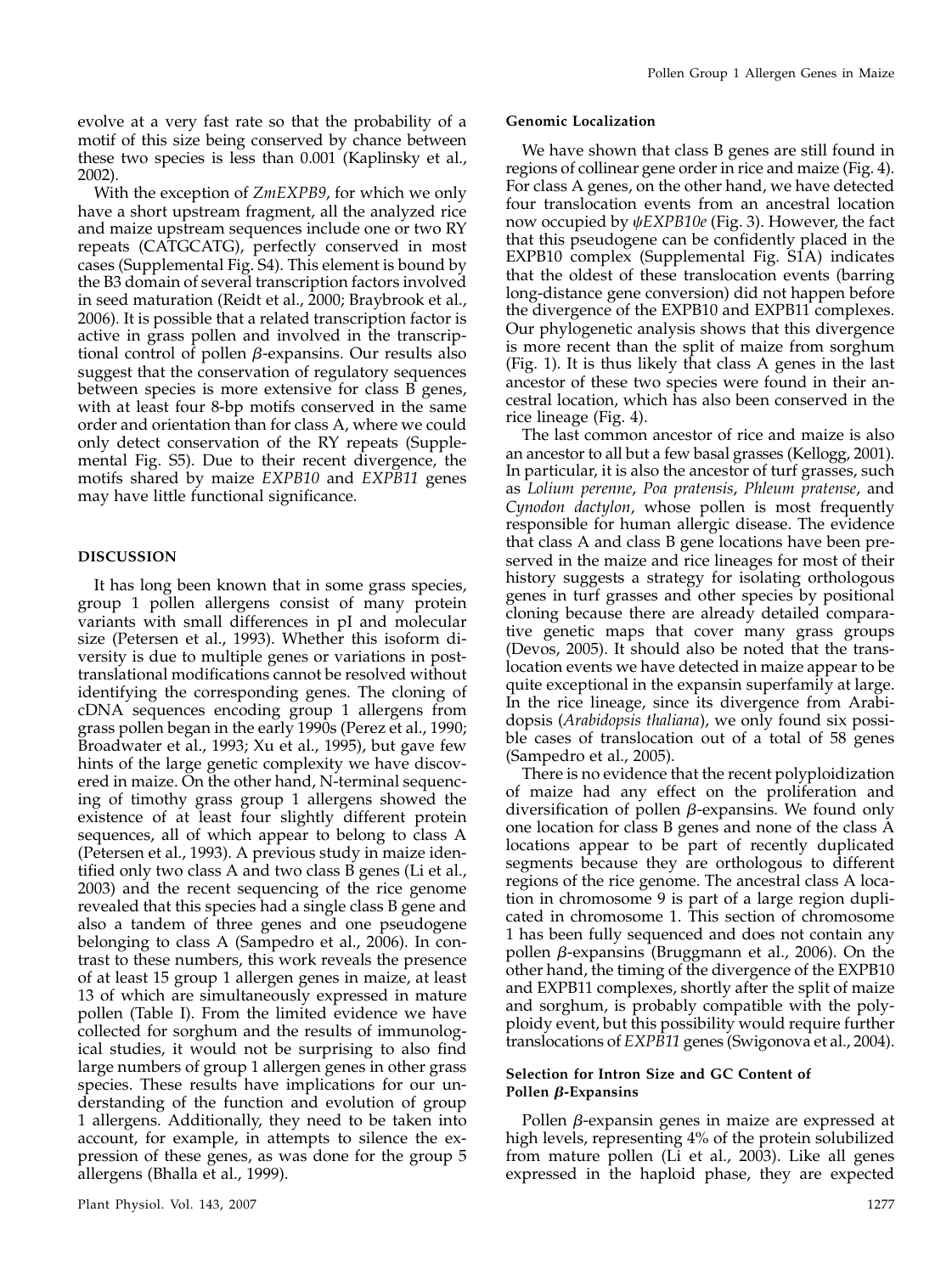to be under particularly intense purifying selection (Bernasconi et al., 2004; Seoighe et al., 2005), especially because expansins are likely to be directly involved in pollen competition (Valdivia et al., 2007). This selection could affect not only protein sequence, but also intron size and base composition via their effects on transcription and translation.

It has been shown that highly expressed genes in several species tend to have shorter introns, probably due to the time and energy required for their transcription (Castillo-Davis et al., 2002). In Arabidopsis, it has been found that genes expressed in pollen have shorter introns than those expressed in the sporophyte, most likely due to the effect of stronger selection (Seoighe et al., 2005). In this context, it is notable that class A genes in both rice and maize lack introns. Moreover, the 12 introns found in the four class B maize genes are all very short (66–83 bp; see Supplemental Fig. S3), both when compared to the 123-bp median size of the introns in rice expansins or the 166 bp median size of introns for maize genes in general (Haberer et al., 2005). These observations are consistent with the idea that selection has operated on the maize pollen  $\beta$ -expansin genes to reduce intron size.

Selection at the translational level has also been proposed as an explanation for the very high GC content at the third codon position of many grass genes (Wong et al., 2002). All pollen  $\beta$ -expansins have high GC content at the third codon positions, but class B genes appear to have particularly high levels (85.5%– 87% in maize, 91% in rice) when compared with class A genes (70%–75% for maize EXPB10s, 81%–83% for EXPB11s, and 71%–84% for rice). It has previously been shown that grass genes with higher GC content have a lower rate of synonymous substitution (Alvarez-Valin and Jabbari, 1999). This correlation, which could be caused by selection or other mechanisms, seems to apply to the two classes of pollen  $\beta$ -expansins and is evident in phylogenetic trees. Those trees based on DNA distances show much shorter branches for the GC-rich class B than for class A (Supplemental Fig. S1), a difference that is much reduced when the trees are based on protein sequences (Fig. 1). This suggests that the differential GC enrichment of the two classes could be an ancestral characteristic maintained through evolutionary history, maybe caused by a different degree of selective pressure for efficient or rapid translation. The unequal rate of evolution is also likely to be the reason why trees based on DNA sequence can have difficulty recognizing class B as a clade (Supplemental Fig. S1B).

# Multiplicity of Pollen  $\beta$ -Expansin Genes

One of the most remarkable findings of this work is the presence in maize of multiple gene copies that are expressed simultaneously, with minor or no differences at the protein level, and all of them apparently under purifying selection, particularly in the case of the genes in the EXPB11 complex (Fig. 2). The expansin

superfamily has been studied in rice, Arabidopsis, and Populus, and in these species the level of identity found inside the maize gene complexes is only seen in groups of two genes (Sampedro et al., 2005, 2006). Recent duplications appear to be more common in the maize genome, but a recent survey found evidence of copies with higher than 98% identity for only 1% of maize genes (Emrich et al., 2007).

The evidence for purifying selection in the pollen  $\beta$ -expansin duplicates suggests that each of these genes provides a selective advantage for the pollen grains that carry them, even though their function is likely to be identical. A possible explanation is that having multiple copies of group  $\hat{1}$  allergen genes allows higher levels of total group 1 allergen expression to be reached. The apparently recent proliferation of class A and, to a lesser extent, class B genes in maize could be linked to a particularly strong selection for high levels of pollen  $\beta$ -expansin in this lineage. Maize pollen grains have to grow through silks that can be up to 30 cm long, which could cause the levels of pollen  $\beta$ -expansin to be particularly critical for male-to-male competition. This idea is supported by reduced transmission through pollen of a  $\beta$ -expansin insertional mutant allele (Valdivia et al., 2007).

We should also consider the possibility that the phenomenon of gene proliferation in this group of genes is older than phylogenetic trees indicate. The existence of a cluster of class A genes in rice, together with the evidence from sorghum and the immunological results in other species, suggests that this tendency to duplicate may be a common characteristic of pollen  $\beta$ -expansins in grasses, particularly for class A genes. The appearance of recent proliferation in multiple lineages could thus be the result of concerted evolution. Both unequal crossing over through a process of repeated gene births and deaths, as well as gene conversions, can have homogenizing effects on clusters of closely related genes. We have seen clear evidence of a gene conversion event in the case of the EXPB1 complex and the numerous pseudogenes show how gene copies are being lost in all the lineages. If homogenization is a common occurrence in these genes, then long-range transposition (or the maize polyploidy) may have provided the opportunity for the divergence and possible specialization of the EXPB10 and EXPB11 complexes. A similar situation of specialization associated with physical distance has been described for Arabidopsis resistance genes, which also appear in clusters and are subject to frequent homogenization (Baumgarten et al., 2003).

The degree of functional differentiation in the grass group 1 allergens still needs to be addressed. We have found no evidence of differential expression in the three complexes (Fig. 5), but it seems likely that at least class A and class B genes have separate functions in view of their considerable sequence divergence. One possibility is that they act on different substrates within the wall. The question of the functional specialization of the EXPB10 and EXPB11 complexes is still open because their divergence is very recent and they still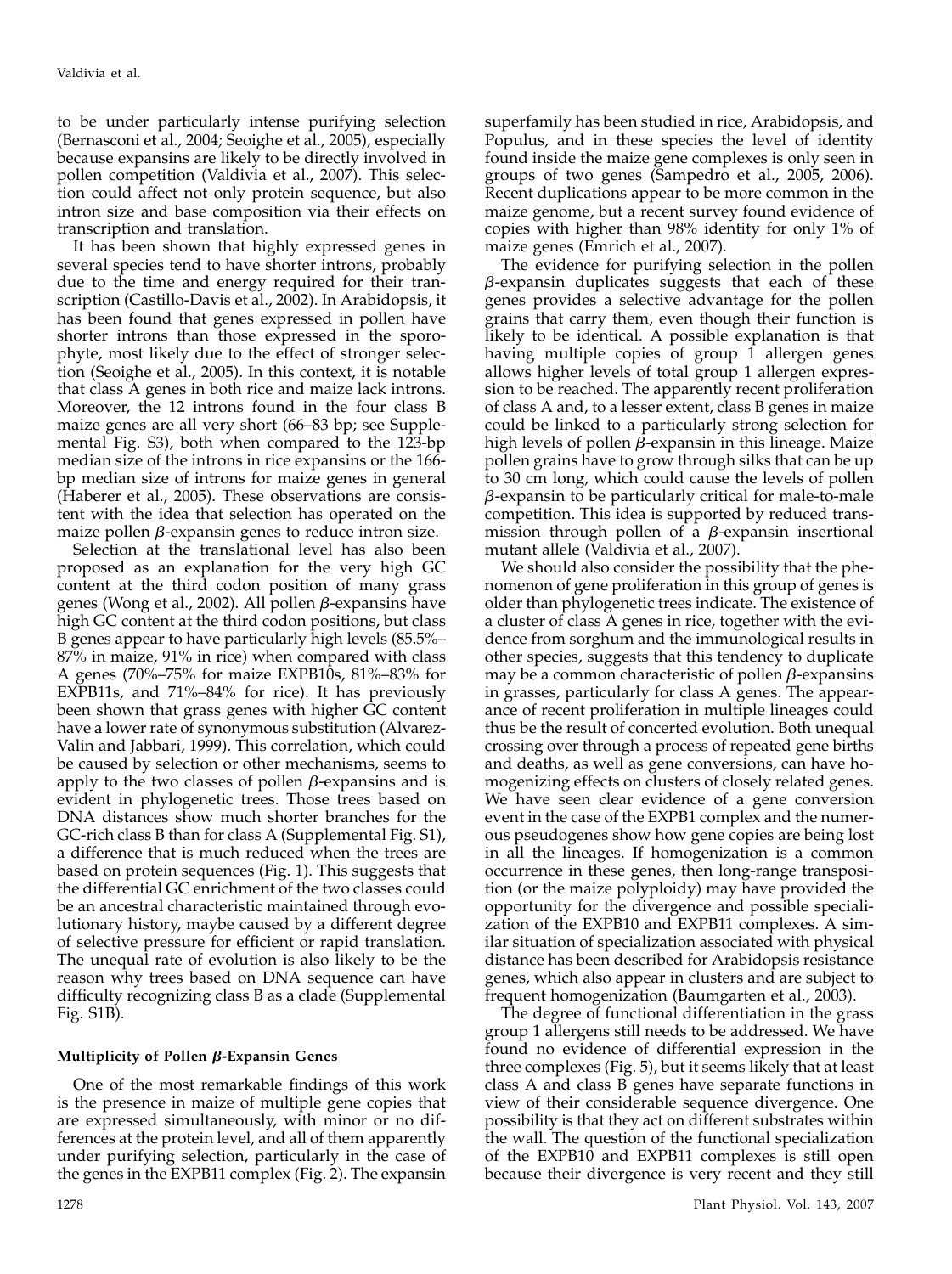show a considerable degree of sequence conservation at the promoter level.

The number of genes and pseudogenes arranged in clusters, together with the evidence of very recent duplications, show that maize pollen  $\beta$ -expansins have large potential for rapid genetic change. In the course of this work, we have found evidence in maize line B73 of gene conversion in EXPB1c and the insertion of a mobile element in the 5'-untranslated region of EXPB9a (see Supplemental Text), two events that are not seen in any of the other lines where sequence information is available. Not only the sequences, but also the number of genes and possibly even the locations, are likely to vary in different maize lines. For all these reasons, some caution is needed when applying to other lines the results we have obtained with B73.

Establishing the sequences and numbers of the genes that code for the two classes of group 1 allergens should facilitate further research into their biological functions. Moreover, the situation in maize is likely to apply in some degree to other species and it should serve as a caution about the potential genetic complexity underlying these proteins in turf grasses, where their allergenic properties are of significant medical concern.

## MATERIALS AND METHODS

#### Sequence Analysis

EST sequences from B73 libraries, as well as maize (Zea mays) genomic sequences available in GenBank as of November 2, 2006 (Nonredundant, Genome Survey Sequence, and High-Throughput Genomic Sequence databases), were analyzed and grouped into genes using SeqMan (DNAstar). Sorghum EST assemblies were obtained from the PlantGDB database (www. plantgdb.org).

#### Phylogenetic Analysis

Sequences were aligned with the help of ClustalW, as implemented in MEGA3.1 (Kumar et al., 2004). Neighbor-joining phylogenetic trees were obtained with the same program and maximum-likelihood trees with PHYML 2.4.4 (Stéphane and Gascuel, 2003). For protein trees, the Jones, Taylor, Thornton model with  $\gamma$ -distributed rates ( $\gamma$  parameter of 1.16, as estimated by PHYML) was used for both methods. For DNA trees, substitution models were chosen using MODELTEST (David and Keith, 2001), as implemented in Findmodel (http://hcv.lanl.gov/content/hcv-db/findmodel/findmodel.html). For neighbor joining, K2P with  $\gamma$ -distributed rates ( $\gamma$  parameters of 0.822, 0.574, and 0.975 for complete, class A, and class B trees) was selected. All neighbor-joining trees were constructed using complete deletion of alignment gaps. The maximum-likelihood tree was obtained using the General Time Reversible model with a  $\gamma$  parameter of 0.708 and empirical base frequency estimates. Bootstrap values were based on 500 replicates for all trees.

# BAC Clone Identification

Cell stocks for BAC clones were grown in 500 mL of Luria-Bertani broth with 20  $\mu$ g/mL of chloramphenicol and BAC DNA was purified using NucleoBond BAC Maxi plasmid purification kit (CLONTECH Laboratories). BAC clones were initially screened by PCR using class-specific primers (Table II). PCR fragments were used for direct sequencing using an ABI Hitachi 3730XL DNA analyzer.

Twenty micrograms of DNA from each BAC were digested with HindIII, XhoI, and EcoRV at 37°C overnight. DNA was precipitated and separated on

## Southern Blot

0.8% agarose gels in  $1\times$  Tris-acetate EDTA and then transferred using a Vacugene Xl vacuum-blotting system (Pharmacia Biotech, Amersham-Pharmacia) to a Hybond-N nylon membrane (Amersham Biosciences). The membrane was prehybridized using Ultrahyb solution (Ambion) overnight at 37°C. Hybridizations were performed at 68°C for 10 h in a mixture containing the probe added to the prehybridization buffer. Blots were washed twice at 62°C for 20 min in 5× SEN (5% SDS, 1 mm EDTA, 40 mm Na<sub>2</sub>HPO<sub>4</sub>) and later for 20 min in  $1 \times$  SEN (1% SDS, 1 mm EDTA, 40 mm Na<sub>2</sub>HPO<sub>4</sub>), also twice. Blots were exposed to phosphor screens (Molecular Dynamics) for 4 h at room temperature and imaged using a Typhoon scanner and Image Quant TL software (GE Healthcare).

Two PCR-amplified fragments from the coding region of EXPB11 and EXPB1 genes were used as class-specific probes (Table II). These probes were labeled with 32P-dCTP using the rediprime II random prime labeling system (Amersham-Pharmacia). Gene-specific probes and PCR fragments were cloned with a TOPO TA cloning kit (Invitrogen).

#### Real-Time PCR

Immature tassel flower and pollen tissue were collected from B73 inbred plants grown at the Rock Springs Agricultural Experiment Station at Rock Springs, PA, in 2004. Immature tassel flowers (anthers) were collected from these plants approximately 10 and 12 d before pollen shed (stage V15). Mature pollen was collected at the time of pollen shed (stage VT). Flowers and pollen were collected in the field and immediately frozen in liquid nitrogen and stored at -80°C. Total RNA was extracted using Concert Plant RNA reagent (Invitrogen) and cDNA was prepared, after DNase treatment, using the ABI high capacity RT kit (Applied Biosystems). Amplification and quantification were done on the ABI 7300 real-time PCR system (Applied Biosystems). Primers and probes are listed in Table II. Cycling conditions were as follows: 2 min at 50°C, 10 min at 95°C followed by 40 cycles of 15 s at 95°C and 1 min at 60°C. Relative abundance of each gene, normalized to the GADPH transcript level, was determined using the  $\Delta\Delta CT$  method (Applied Biosystems). Probes were synthesized by Biosearch Technologies and were labeled with the reporter dye 6-carboxyfluorescein (6'-FAM) at the  $5'$  end and with the quencher dye Black Hole Quencher at the 3' end. To eliminate the possibility of DNA contamination, control reactions were run with RNA samples where the cDNA synthesis step was not carried out.

## FISH Protocol

FISH was performed according to published protocols (Kato et al., 2004, 2006). Expansin probes were made from PCR products amplified using the primers and templates listed in Table II. PCR-amplified DNAwas labeled with Texas Red-dUTP using a nick translation protocol with a high concentration of polymerase I (Kato et al., 2006). To identify the 10 chromosomes in the B73 line, a cocktail of probes was used simultaneously with the expansin probes. The cocktail contained CentC (labeled with AlexaFluor 488-dUTP; Molecular Probes), the 1-26-2 TAG microsatellite probe (AlexaFluor 488-dUTP), and the 180-bp knob repeat (Coumarin-dUTP). Chromosomes were counterstained with 4',6-diamidino-2-phenylindole (DAPI) containing the antifade solution Vectashield (Vector Laboratories) diluted 1:20 in Vectashield without DAPI. Probe concentrations were 15 to 30 ng/ $\mu$ L each in a total volume of 5  $\mu$ L per slide. Images were captured with an Olympus BX61 microscope using Applied Spectral Imaging software and a CCD Cool-1300QS camera. Images were then processed by using the sharpen feature of ASI software. To remove background haze, images were copied, severely blurred using the Gaussian blur feature of Adobe Photoshop CS, and then subtracted from the original image. When merged color images are presented, the digital contrast was further adjusted so that red signals can be more easily distinguished. Signals from the single loci probes are also displayed in gray values after only minimal digital manipulation to ensure that printed images accurately reflect the captured images.

Sequence data from this article can be found in the GenBank/EMBL data libraries under accession numbers DQ525684 and DQ525685.

#### Supplemental Data

The following materials are available in the online version of this article.

Supplemental Figure S1. Nucleotide-based phylogenies.

Supplemental Figure S2. Class A gene sequence analysis.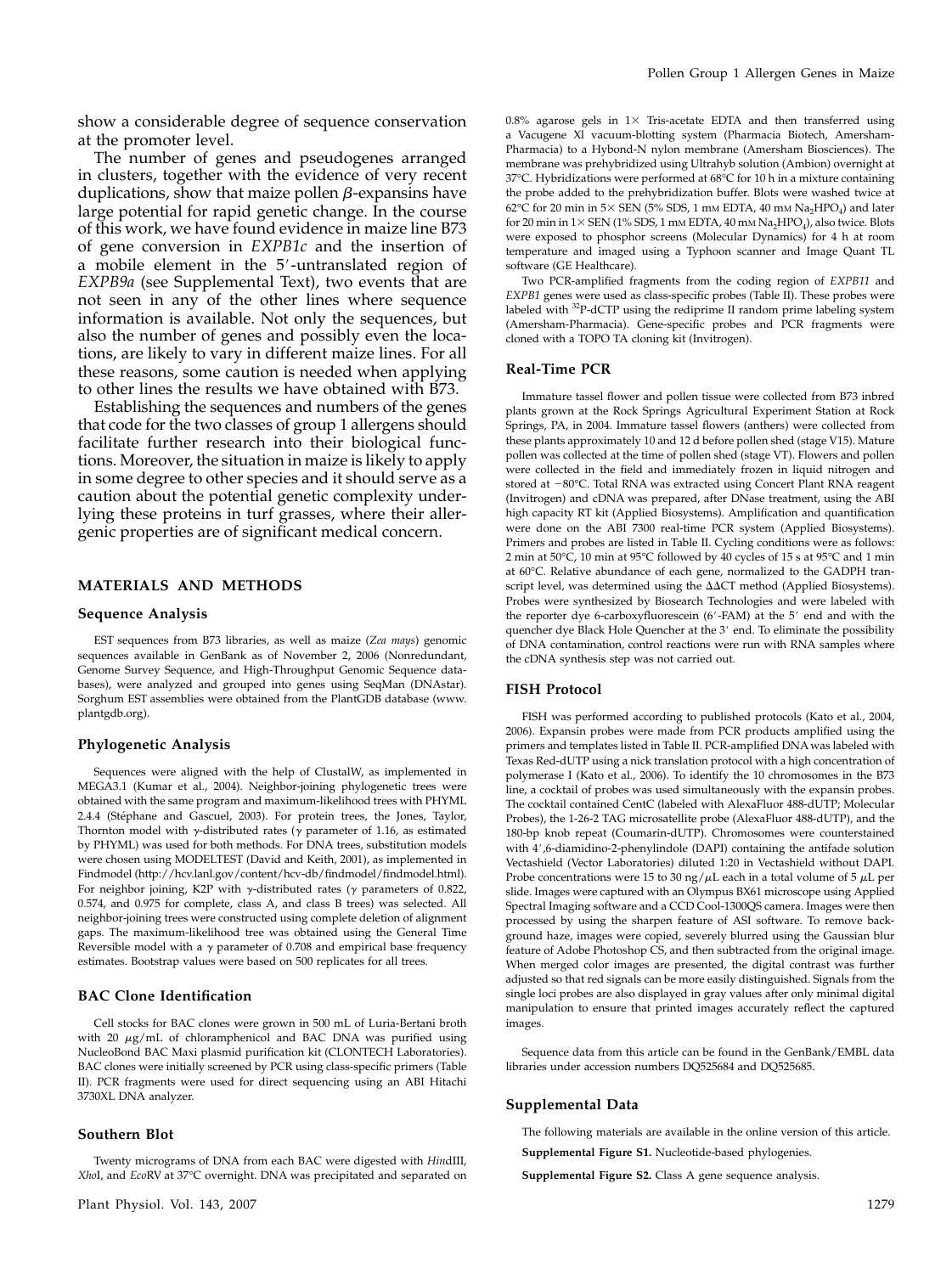Supplemental Figure S3. Class B gene sequence analysis.

- Supplemental Figure S4. Pairwise ratios of nonsynonymous to synonymous substitutions for maize genes.
- Supplemental Figure S5. Promoter analysis of maize and rice genes.
- Supplemental Table S1. GenBank accession numbers of sequences diagnostic of genes and pseudogenes in the EXPB10 complex.
- Supplemental Table S2. GenBank accession numbers of sequences diagnostic of genes and pseudogenes in the EXPB11 complex.
- Supplemental Table S3. GenBank accession numbers of sequences diagnostic of genes and pseudogenes in the EXPB1 complex.
- Supplemental Table S4. Screened BAC clones that do not contain pollen  $\beta$ -expansin genes.
- Supplemental Text. Detailed description of how the available sequences were grouped in genes or excluded as artifacts.

#### ACKNOWLEDGMENTS

We thank Edward Wagner and Daniel M. Durachko for expert technical assistance; Dr. Deborah Grove for design of the primers and probes and running the Taqman assays at the Nucleic Acid Facility (Huck Institute, Pennsylvania State University); and R. Oberheim and the Department of Horticulture for use of the Agricultural Experimental Station at Rock Springs, PA.

Received November 3, 2006; accepted December 29, 2006; published January 12, 2007.

## LITERATURE CITED

- Alvarez-Valin F, Jabbari K (1999) Synonymous and nonsynonymous substitutions in genes from Gramineae: intragenic correlations. J Mol Evol 49: 330–342
- Baumgarten A, Cannon S, Spangler R, May G (2003) Genome-level evolution of resistance genes in Arabidopsis thaliana. Genetics 165: 309–319
- Bernasconi G, Ashman TL, Birkhead TR, Bishop JD, Grossniklaus U, Kubli E, Marshall DL, Schmid B, Skogsmyr I, Snook RR, et al (2004) Evolutionary ecology of the prezygotic stage. Science 303: 971–975
- Bhalla PL (2003) Genetic engineering of pollen allergens for hayfever immunotherapy. Expert Rev Vaccines 2: 75–84
- Bhalla PL, Swoboda I, Singh MB (1999) Antisense-mediated silencing of a gene encoding a major ryegrass pollen allergen. Proc Natl Acad Sci USA 96: 11676–11680
- Blanchette M, Tompa M (2003) FootPrinter: a program designed for phylogenetic footprinting. Nucleic Acids Res 31: 3840–3842
- Braybrook SA, Stone SL, Park S, Bui AQ, Le BH, Fischer RL, Goldberg RB, Harada JJ (2006) Genes directly regulated by LEAFY COTYLE-DON2 provide insight into the control of embryo maturation and somatic embryogenesis. Proc Natl Acad Sci USA 103: 3468–3473
- Broadwater AH, Rubinstein AL, Chay CH, Klapper DG, Bedinger PA (1993) Zea mI, the maize homolog of the allergen-encoding Lol pI gene of rye grass. Gene 131: 227–230
- Bruggmann R, Bharti AK, Gundlach H, Lai J, Young S, Pontaroli AC, Wei F, Haberer G, Fuks G, Du C, et al (2006) Uneven chromosome contraction and expansion in the maize genome. Genome Res 16: 1241–1251
- Castillo-Davis CI, Mekhedov SL, Hartl DL, Koonin EV, Kondrashov FA (2002) Selection for short introns in highly expressed genes. Nat Genet 31: 415–418
- Cosgrove DJ, Bedinger P, Durachko DM (1997) Group I allergens of grass pollen as cell wall-loosening agents. Proc Natl Acad Sci USA 94: 6559–6564
- David P, Keith AC (2001) Selecting the best-fit model of nucleotide substitution. Syst Biol 50: 580–601
- Devos KM (2005) Updating the ''crop circle''. Curr Opin Plant Biol 8: 155–162
- Dong Q, Lawrence CJ, Schlueter SD, Wilkerson MD, Kurtz S, Lushbough C, Brendel V (2005) Comparative plant genomics resources at PlantGDB. Plant Physiol 139: 610–618
- Emrich SJ, Li L, Wen TJ, Yandeau-Nelson MD, Fu Y, Guo L, Chou HH, Aluru S, Ashlock DA, Schnable PS (2007) Nearly identical paralogs (NIPs): implications for maize (Zea mays L.) genome evolution. Genetics 175: 429–439
- Gardiner J, Schroeder S, Polacco ML, Sanchez-Villeda H, Fang Z, Morgante M, Landewe T, Fengler K, Useche F, Hanafey M, et al (2004) Anchoring 9,371 maize expressed sequence tagged unigenes to the bacterial artificial chromosome contig map by two-dimensional overgo hybridization. Plant Physiol 134: 1317–1326
- Gethi JG, Labate JA, Lamkey KR, Smith ME, Kresovich S (2002) SSR variation in important U.S. maize inbred lines. Crop Sci 42: 951–957
- Haberer G, Young S, Bharti AK, Gundlach H, Raymond C, Fuks G, Butler E, Wing RA, Rounsley S, Birren B, et al (2005) Structure and architecture of the maize genome. Plant Physiol 139: 1612–1624
- Kaplinsky NJ, Braun DM, Penterman J, Goff SA, Freeling M (2002) Utility and distribution of conserved noncoding sequences in the grasses. Proc Natl Acad Sci USA 99: 6147–6151
- Kato A, Albert PS, Vega JM, Birchler JA (2006) Sensitive fluorescence in situ hybridization signal detection in maize using directly labeled probes produced by high concentration DNA polymerase nick translation. Biotech Histochem 81: 71–78
- Kato A, Lamb JC, Birchler JA (2004) From the cover: chromosome painting using repetitive DNA sequences as probes for somatic chromosome identification in maize. Proc Natl Acad Sci USA 101: 13554–13559
- Kellogg EA (2001) Evolutionary history of the grasses. Plant Physiol 125: 1198–1205
- Kende H, Bradford K, Brummell D, Cho HT, Cosgrove D, Fleming A, Gehring C, Lee Y, Queen-Mason S, Rose J, et al (2004) Nomenclature for members of the expansin superfamily of genes and proteins. Plant Mol Biol 55: 311–314
- Knox B, Suphioglu C (1996a) Environmental and molecular biology of pollen allergens. Trends Plant Sci 1: 156–164
- Knox RB, Suphioglu C (1996b) Pollen allergens: development and function. Sex Plant Reprod 9: 318–323
- Kumar S, Tamura K, Nei M (2004) MEGA3: Integrated software for molecular evolutionary genetics analysis and sequence alignment. Brief Bioinform 5: 150–163
- Lai J, Ma J, Swigonova Z, Ramakrishna W, Linton E, Llaca V, Tanyolac B, Park YJ, Jeong OY, Bennetzen JL, et al (2004) Gene loss and movement in the maize genome. Genome Res 14: 1924–1931
- Lee Y, Choi D, Kende H (2001) Expansins: ever-expanding numbers and functions. Curr Opin Plant Biol 4: 527–532
- Li L-C, Bedinger PA, Volk C, Jones AD, Cosgrove DJ (2003) Purification and characterization of four beta-expansins (Zea m 1 isoforms) from maize pollen. Plant Physiol 132: 2073–2085
- Mascarenhas JP (1989) The male gametophyte of flowering plants. Plant Cell 1: 657–664
- McQueen-Mason S, Durachko DM, Cosgrove DJ (1992) Two endogenous proteins that induce cell wall expansion in plants. Plant Cell 4: 1425–1433
- Messing J, Dooner HK (2006) Organization and variability of the maize genome. Curr Opin Plant Biol 9: 157–163
- Padidam M, Sawyer S, Fauquet CM (1999) Possible emergence of new geminiviruses by frequent recombination. Virology 265: 218–225
- Paterson AH, Freeling M, Sasaki T (2005) Grains of knowledge: genomics of model cereals. Genome Res 15: 1643–1650
- Perez M, Ishioka GY, Walker LE, Chestnut RW (1990) cDNA cloning and immunological characterization of the rye grass allergen Lol pI. J Biol Chem 265: 16210–16215
- Petersen A, Becker WM, Schlaak M (1993) Characterization of grass group I allergens in timothy grass pollen. J Allergy Clin Immunol 92: 789–796
- Reidt W, Wohlfarth T, Ellerstrom M, Czihal A, Tewes A, Ezcurra I, Rask L, Baumlein H (2000) Gene regulation during late embryogenesis: the RY motif of maturation-specific gene promoters is a direct target of the FUS3 gene product. Plant J 21: 401–408
- Salse J, Piegu B, Cooke R, Delseny M (2004) New in silico insight into the synteny between rice (Oryza sativa L.) and maize (Zea mays L.) highlights reshuffling and identifies new duplications in the rice genome. Plant J 38: 396–409
- Sampedro J, Carey RE, Cosgrove DJ (2006) Genome histories clarify evolution of the expansin superfamily: new insights from the poplar genome and pine ESTs. J Plant Res 119: 11–21